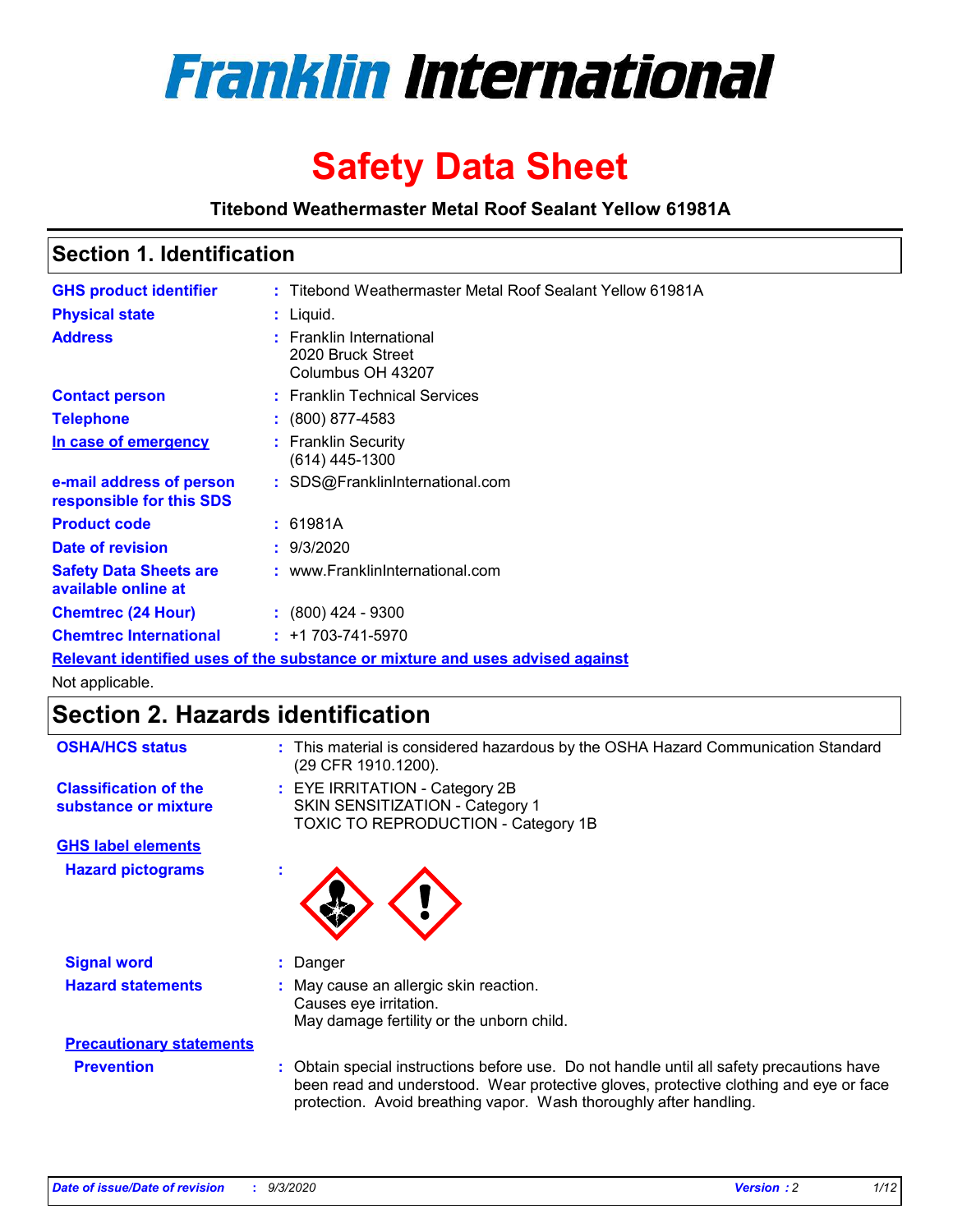### **Section 2. Hazards identification**

| <b>Response</b>                            | : IF exposed or concerned: Get medical advice or attention. Wash contaminated clothing<br>before reuse. IF ON SKIN: Wash with plenty of water. IF IN EYES: Rinse cautiously<br>with water for several minutes. Remove contact lenses, if present and easy to do.<br>Continue rinsing. If eye irritation persists: Get medical advice or attention. |
|--------------------------------------------|----------------------------------------------------------------------------------------------------------------------------------------------------------------------------------------------------------------------------------------------------------------------------------------------------------------------------------------------------|
| <b>Storage</b>                             | : Store locked up.                                                                                                                                                                                                                                                                                                                                 |
| <b>Disposal</b>                            | : Dispose of contents and container in accordance with all local, regional, national and<br>international regulations.                                                                                                                                                                                                                             |
| <b>Hazards not otherwise</b><br>classified | : Product generates methanol during cure.                                                                                                                                                                                                                                                                                                          |

# **Section 3. Composition/information on ingredients**

| <b>Substance/mixture</b> | : Mixture |
|--------------------------|-----------|
|                          |           |

| <b>Ingredient name</b>       | $\mathbf{0}$<br>70 | <b>CAS number</b> |
|------------------------------|--------------------|-------------------|
| 3-aminopropyltriethoxysilane | צ≥                 | 919-30-2          |
| Dibutyltin dilaurate         | ∣≤0.3              | 77-58-7           |

Any concentration shown as a range is to protect confidentiality or is due to batch variation.

**There are no additional ingredients present which, within the current knowledge of the supplier and in the concentrations applicable, are classified as hazardous to health or the environment and hence require reporting in this section.**

**Occupational exposure limits, if available, are listed in Section 8.**

### **Section 4. First aid measures**

| <b>Description of necessary first aid measures</b> |                                                                                                                                                                                                                                                                                                                                                                                                                                                                                                                                                                                                                                                                                                                                                                           |
|----------------------------------------------------|---------------------------------------------------------------------------------------------------------------------------------------------------------------------------------------------------------------------------------------------------------------------------------------------------------------------------------------------------------------------------------------------------------------------------------------------------------------------------------------------------------------------------------------------------------------------------------------------------------------------------------------------------------------------------------------------------------------------------------------------------------------------------|
| <b>Eye contact</b>                                 | : Immediately flush eyes with plenty of water, occasionally lifting the upper and lower<br>eyelids. Check for and remove any contact lenses. Continue to rinse for at least 10<br>minutes. If irritation persists, get medical attention.                                                                                                                                                                                                                                                                                                                                                                                                                                                                                                                                 |
| <b>Inhalation</b>                                  | : Remove victim to fresh air and keep at rest in a position comfortable for breathing. If<br>not breathing, if breathing is irregular or if respiratory arrest occurs, provide artificial<br>respiration or oxygen by trained personnel. It may be dangerous to the person providing<br>aid to give mouth-to-mouth resuscitation. Get medical attention. If unconscious, place<br>in recovery position and get medical attention immediately. Maintain an open airway.<br>Loosen tight clothing such as a collar, tie, belt or waistband. In case of inhalation of<br>decomposition products in a fire, symptoms may be delayed. The exposed person may<br>need to be kept under medical surveillance for 48 hours.                                                       |
| <b>Skin contact</b>                                | : Wash with plenty of soap and water. Remove contaminated clothing and shoes. Wash<br>contaminated clothing thoroughly with water before removing it, or wear gloves.<br>Continue to rinse for at least 10 minutes. Get medical attention. In the event of any<br>complaints or symptoms, avoid further exposure. Wash clothing before reuse. Clean<br>shoes thoroughly before reuse.                                                                                                                                                                                                                                                                                                                                                                                     |
| <b>Ingestion</b>                                   | : Wash out mouth with water. Remove dentures if any. Remove victim to fresh air and<br>keep at rest in a position comfortable for breathing. If material has been swallowed and<br>the exposed person is conscious, give small quantities of water to drink. Stop if the<br>exposed person feels sick as vomiting may be dangerous. Do not induce vomiting<br>unless directed to do so by medical personnel. If vomiting occurs, the head should be<br>kept low so that vomit does not enter the lungs. Get medical attention. Never give<br>anything by mouth to an unconscious person. If unconscious, place in recovery position<br>and get medical attention immediately. Maintain an open airway. Loosen tight clothing<br>such as a collar, tie, belt or waistband. |
| Most important symptoms/effects, acute and delayed |                                                                                                                                                                                                                                                                                                                                                                                                                                                                                                                                                                                                                                                                                                                                                                           |
| <b>Potential acute health effects</b>              |                                                                                                                                                                                                                                                                                                                                                                                                                                                                                                                                                                                                                                                                                                                                                                           |
| <b>Eye contact</b>                                 | : May cause eye irritation.                                                                                                                                                                                                                                                                                                                                                                                                                                                                                                                                                                                                                                                                                                                                               |
| <b>Inhalation</b>                                  | : No known significant effects or critical hazards.                                                                                                                                                                                                                                                                                                                                                                                                                                                                                                                                                                                                                                                                                                                       |
|                                                    |                                                                                                                                                                                                                                                                                                                                                                                                                                                                                                                                                                                                                                                                                                                                                                           |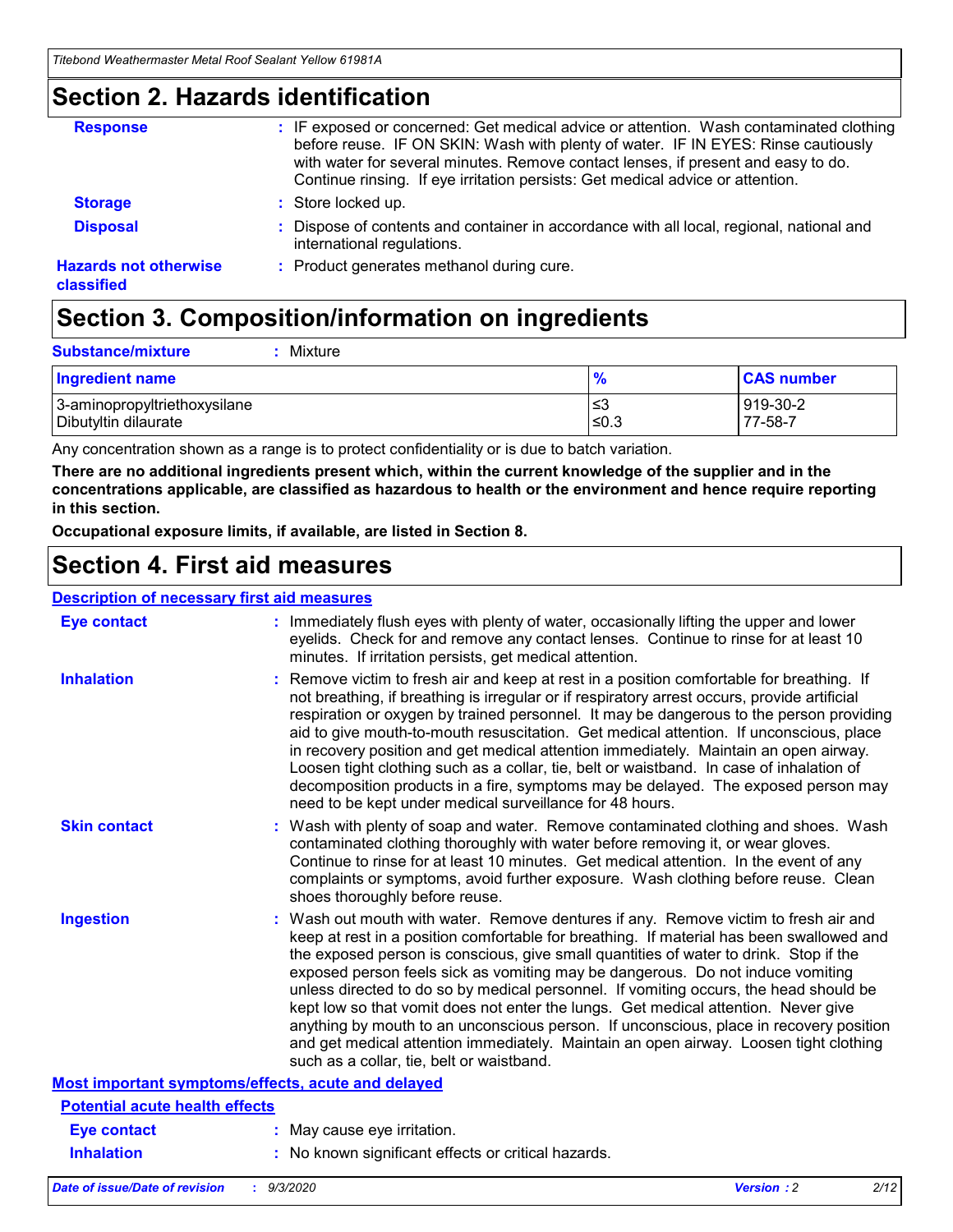| Thebond Weathermaster Metal Roof Sealant Yellow 61981A |                                                                                                                                                                                                                                                                                                                                                                                                               |
|--------------------------------------------------------|---------------------------------------------------------------------------------------------------------------------------------------------------------------------------------------------------------------------------------------------------------------------------------------------------------------------------------------------------------------------------------------------------------------|
| <b>Section 4. First aid measures</b>                   |                                                                                                                                                                                                                                                                                                                                                                                                               |
| <b>Skin contact</b>                                    | : May cause skin irritation.                                                                                                                                                                                                                                                                                                                                                                                  |
| <b>Ingestion</b>                                       | : No known significant effects or critical hazards.                                                                                                                                                                                                                                                                                                                                                           |
| <b>Over-exposure signs/symptoms</b>                    |                                                                                                                                                                                                                                                                                                                                                                                                               |
| <b>Eye contact</b>                                     | : Adverse symptoms may include the following:<br>irritation<br>watering<br>redness                                                                                                                                                                                                                                                                                                                            |
| <b>Inhalation</b>                                      | : Adverse symptoms may include the following:<br>reduced fetal weight<br>increase in fetal deaths<br>skeletal malformations                                                                                                                                                                                                                                                                                   |
| <b>Skin contact</b>                                    | Adverse symptoms may include the following:<br>irritation<br>redness<br>reduced fetal weight<br>increase in fetal deaths<br>skeletal malformations                                                                                                                                                                                                                                                            |
| <b>Ingestion</b>                                       | Adverse symptoms may include the following:<br>reduced fetal weight<br>increase in fetal deaths<br>skeletal malformations                                                                                                                                                                                                                                                                                     |
|                                                        | Indication of immediate medical attention and special treatment needed, if necessary                                                                                                                                                                                                                                                                                                                          |
| <b>Notes to physician</b>                              | : In case of inhalation of decomposition products in a fire, symptoms may be delayed.<br>The exposed person may need to be kept under medical surveillance for 48 hours.                                                                                                                                                                                                                                      |
| <b>Specific treatments</b>                             | No specific treatment.                                                                                                                                                                                                                                                                                                                                                                                        |
| <b>Protection of first-aiders</b>                      | No action shall be taken involving any personal risk or without suitable training. If it is<br>suspected that fumes are still present, the rescuer should wear an appropriate mask or<br>self-contained breathing apparatus. It may be dangerous to the person providing aid to<br>give mouth-to-mouth resuscitation. Wash contaminated clothing thoroughly with water<br>before removing it, or wear gloves. |

**See toxicological information (Section 11)**

### **Section 5. Fire-fighting measures**

| <b>Extinguishing media</b>                               |                                                                                                                                                                                                     |
|----------------------------------------------------------|-----------------------------------------------------------------------------------------------------------------------------------------------------------------------------------------------------|
| <b>Suitable extinguishing</b><br>media                   | : Use an extinguishing agent suitable for the surrounding fire.                                                                                                                                     |
| <b>Unsuitable extinguishing</b><br>media                 | : None known.                                                                                                                                                                                       |
| <b>Specific hazards arising</b><br>from the chemical     | : In a fire or if heated, a pressure increase will occur and the container may burst.                                                                                                               |
| <b>Hazardous thermal</b><br>decomposition products       | Decomposition products may include the following materials:<br>carbon dioxide<br>carbon monoxide<br>nitrogen oxides<br>metal oxide/oxides                                                           |
| <b>Special protective actions</b><br>for fire-fighters   | : Promptly isolate the scene by removing all persons from the vicinity of the incident if<br>there is a fire. No action shall be taken involving any personal risk or without suitable<br>training. |
| <b>Special protective</b><br>equipment for fire-fighters | Fire-fighters should wear appropriate protective equipment and self-contained breathing<br>apparatus (SCBA) with a full face-piece operated in positive pressure mode.                              |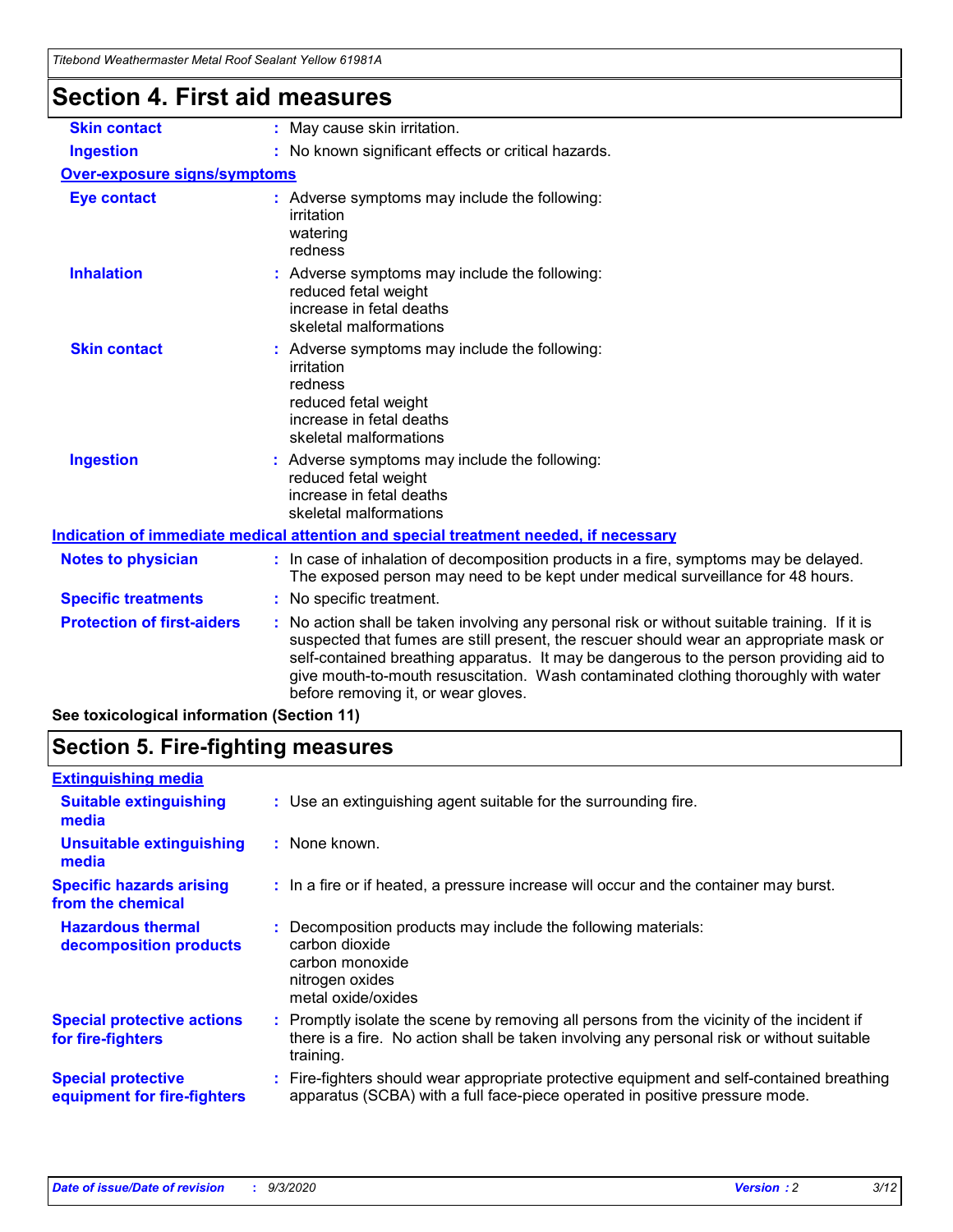### **Section 6. Accidental release measures**

|                                                       | <b>Personal precautions, protective equipment and emergency procedures</b>                                                                                                                                                                                                                                                                                                                                                                                                                                                                                                                                                                                                                                   |  |  |  |
|-------------------------------------------------------|--------------------------------------------------------------------------------------------------------------------------------------------------------------------------------------------------------------------------------------------------------------------------------------------------------------------------------------------------------------------------------------------------------------------------------------------------------------------------------------------------------------------------------------------------------------------------------------------------------------------------------------------------------------------------------------------------------------|--|--|--|
| For non-emergency<br>personnel                        | : No action shall be taken involving any personal risk or without suitable training.<br>Evacuate surrounding areas. Keep unnecessary and unprotected personnel from<br>entering. Do not touch or walk through spilled material. Avoid breathing vapor or mist.<br>Provide adequate ventilation. Wear appropriate respirator when ventilation is<br>inadequate. Put on appropriate personal protective equipment.                                                                                                                                                                                                                                                                                             |  |  |  |
| For emergency responders                              | : If specialized clothing is required to deal with the spillage, take note of any information in<br>Section 8 on suitable and unsuitable materials. See also the information in "For non-<br>emergency personnel".                                                                                                                                                                                                                                                                                                                                                                                                                                                                                           |  |  |  |
| <b>Environmental precautions</b>                      | : Avoid dispersal of spilled material and runoff and contact with soil, waterways, drains<br>and sewers. Inform the relevant authorities if the product has caused environmental<br>pollution (sewers, waterways, soil or air).                                                                                                                                                                                                                                                                                                                                                                                                                                                                              |  |  |  |
| Methods and materials for containment and cleaning up |                                                                                                                                                                                                                                                                                                                                                                                                                                                                                                                                                                                                                                                                                                              |  |  |  |
| <b>Small spill</b>                                    | : Stop leak if without risk. Move containers from spill area. Dilute with water and mop up<br>if water-soluble. Alternatively, or if water-insoluble, absorb with an inert dry material and<br>place in an appropriate waste disposal container. Dispose of via a licensed waste<br>disposal contractor.                                                                                                                                                                                                                                                                                                                                                                                                     |  |  |  |
| <b>Large spill</b>                                    | : Stop leak if without risk. Move containers from spill area. Approach release from<br>upwind. Prevent entry into sewers, water courses, basements or confined areas. Wash<br>spillages into an effluent treatment plant or proceed as follows. Contain and collect<br>spillage with non-combustible, absorbent material e.g. sand, earth, vermiculite or<br>diatomaceous earth and place in container for disposal according to local regulations<br>(see Section 13). Dispose of via a licensed waste disposal contractor. Contaminated<br>absorbent material may pose the same hazard as the spilled product. Note: see<br>Section 1 for emergency contact information and Section 13 for waste disposal. |  |  |  |

### **Section 7. Handling and storage**

#### **Precautions for safe handling**

| <b>Protective measures</b>                                                       | : Put on appropriate personal protective equipment (see Section 8). Persons with a<br>history of skin sensitization problems should not be employed in any process in which<br>this product is used. Avoid exposure - obtain special instructions before use. Avoid<br>exposure during pregnancy. Do not handle until all safety precautions have been read<br>and understood. Do not get in eyes or on skin or clothing. Do not ingest. Avoid<br>breathing vapor or mist. If during normal use the material presents a respiratory hazard,<br>use only with adequate ventilation or wear appropriate respirator. Keep in the original<br>container or an approved alternative made from a compatible material, kept tightly<br>closed when not in use. Empty containers retain product residue and can be hazardous.<br>Do not reuse container. |
|----------------------------------------------------------------------------------|--------------------------------------------------------------------------------------------------------------------------------------------------------------------------------------------------------------------------------------------------------------------------------------------------------------------------------------------------------------------------------------------------------------------------------------------------------------------------------------------------------------------------------------------------------------------------------------------------------------------------------------------------------------------------------------------------------------------------------------------------------------------------------------------------------------------------------------------------|
| <b>Advice on general</b><br>occupational hygiene                                 | : Eating, drinking and smoking should be prohibited in areas where this material is<br>handled, stored and processed. Workers should wash hands and face before eating,<br>drinking and smoking. Remove contaminated clothing and protective equipment before<br>entering eating areas. See also Section 8 for additional information on hygiene<br>measures.                                                                                                                                                                                                                                                                                                                                                                                                                                                                                    |
| <b>Conditions for safe storage,</b><br>including any<br><i>incompatibilities</i> | Store between the following temperatures: 0 to 120°C (32 to 248°F). Store in<br>accordance with local regulations. Store in original container protected from direct<br>sunlight in a dry, cool and well-ventilated area, away from incompatible materials (see<br>Section 10) and food and drink. Store locked up. Keep container tightly closed and<br>sealed until ready for use. Containers that have been opened must be carefully<br>resealed and kept upright to prevent leakage. Do not store in unlabeled containers.<br>Use appropriate containment to avoid environmental contamination. See Section 10 for<br>incompatible materials before handling or use.                                                                                                                                                                         |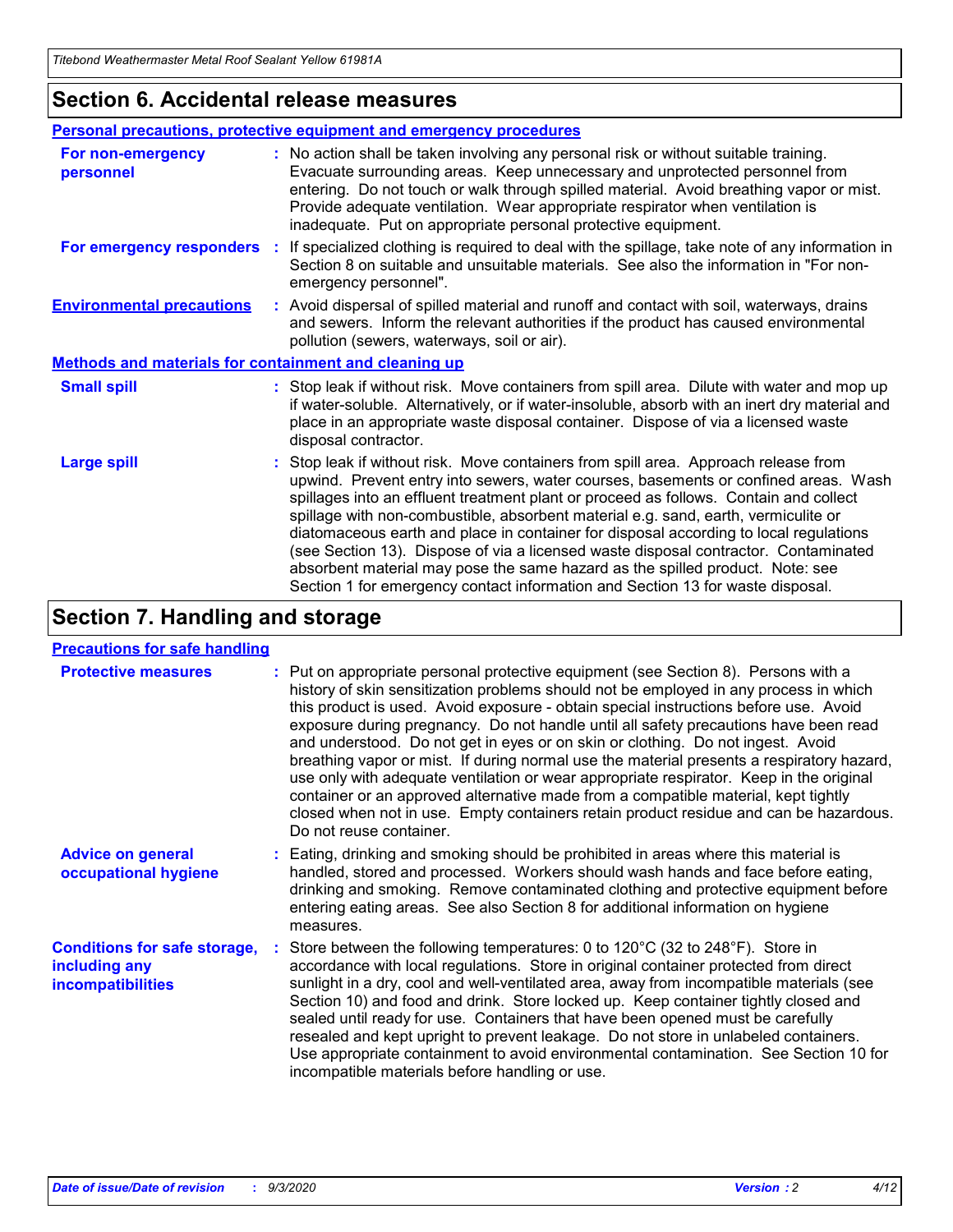# **Section 8. Exposure controls/personal protection**

#### **Control parameters**

#### **Occupational exposure limits**

| <b>Ingredient name</b>                               |    |                        | <b>Exposure limits</b>                                                                                                                                                                                                                                                                                                                                                                                                                                                                                                                                                                                                 |
|------------------------------------------------------|----|------------------------|------------------------------------------------------------------------------------------------------------------------------------------------------------------------------------------------------------------------------------------------------------------------------------------------------------------------------------------------------------------------------------------------------------------------------------------------------------------------------------------------------------------------------------------------------------------------------------------------------------------------|
| 3-aminopropyltriethoxysilane<br>Dibutyltin dilaurate |    |                        | None.<br>ACGIH TLV (United States, 3/2020). Absorbed through skin.<br>Notes: as Sn<br>TWA: $0.1 \text{ mg/m}^3$ , (as Sn) 8 hours.<br>STEL: 0.2 mg/m <sup>3</sup> , (as Sn) 15 minutes.<br>NIOSH REL (United States, 10/2016). Absorbed through skin.<br>Notes: as Sn<br>TWA: 0.1 mg/m <sup>3</sup> , (as Sn) 10 hours.<br>OSHA PEL (United States, 5/2018). Notes: as Sn<br>TWA: $0.1 \text{ mg/m}^3$ , (as Sn) 8 hours.<br>OSHA PEL 1989 (United States, 3/1989). Absorbed through skin.<br>Notes: measured as Sn<br>TWA: 0.1 mg/m <sup>3</sup> , (measured as Sn) 8 hours. Form: Organic                            |
| <b>Appropriate engineering</b><br>controls           |    |                        | : If user operations generate dust, fumes, gas, vapor or mist, use process enclosures,<br>local exhaust ventilation or other engineering controls to keep worker exposure to<br>airborne contaminants below any recommended or statutory limits.                                                                                                                                                                                                                                                                                                                                                                       |
| <b>Environmental exposure</b><br>controls            |    |                        | Emissions from ventilation or work process equipment should be checked to ensure<br>they comply with the requirements of environmental protection legislation. In some<br>cases, fume scrubbers, filters or engineering modifications to the process equipment<br>will be necessary to reduce emissions to acceptable levels.                                                                                                                                                                                                                                                                                          |
| <b>Individual protection measures</b>                |    |                        |                                                                                                                                                                                                                                                                                                                                                                                                                                                                                                                                                                                                                        |
| <b>Hygiene measures</b>                              |    |                        | : Wash hands, forearms and face thoroughly after handling chemical products, before<br>eating, smoking and using the lavatory and at the end of the working period.<br>Appropriate techniques should be used to remove potentially contaminated clothing.<br>Contaminated work clothing should not be allowed out of the workplace. Wash<br>contaminated clothing before reusing. Ensure that eyewash stations and safety<br>showers are close to the workstation location.                                                                                                                                            |
| <b>Eye/face protection</b>                           |    |                        | : Safety eyewear complying with an approved standard should be used when a risk<br>assessment indicates this is necessary to avoid exposure to liquid splashes, mists,<br>gases or dusts. If contact is possible, the following protection should be worn, unless<br>the assessment indicates a higher degree of protection: chemical splash goggles.                                                                                                                                                                                                                                                                  |
| <b>Skin protection</b>                               |    |                        |                                                                                                                                                                                                                                                                                                                                                                                                                                                                                                                                                                                                                        |
| <b>Hand protection</b>                               |    |                        | : Chemical-resistant, impervious gloves complying with an approved standard should be<br>worn at all times when handling chemical products if a risk assessment indicates this is<br>necessary. Considering the parameters specified by the glove manufacturer, check<br>during use that the gloves are still retaining their protective properties. It should be<br>noted that the time to breakthrough for any glove material may be different for different<br>glove manufacturers. In the case of mixtures, consisting of several substances, the<br>protection time of the gloves cannot be accurately estimated. |
| <b>Body protection</b>                               |    | handling this product. | Personal protective equipment for the body should be selected based on the task being<br>performed and the risks involved and should be approved by a specialist before                                                                                                                                                                                                                                                                                                                                                                                                                                                |
| <b>Other skin protection</b>                         |    |                        | : Appropriate footwear and any additional skin protection measures should be selected<br>based on the task being performed and the risks involved and should be approved by a<br>specialist before handling this product.                                                                                                                                                                                                                                                                                                                                                                                              |
| <b>Respiratory protection</b>                        | ÷. | aspects of use.        | Based on the hazard and potential for exposure, select a respirator that meets the<br>appropriate standard or certification. Respirators must be used according to a<br>respiratory protection program to ensure proper fitting, training, and other important                                                                                                                                                                                                                                                                                                                                                         |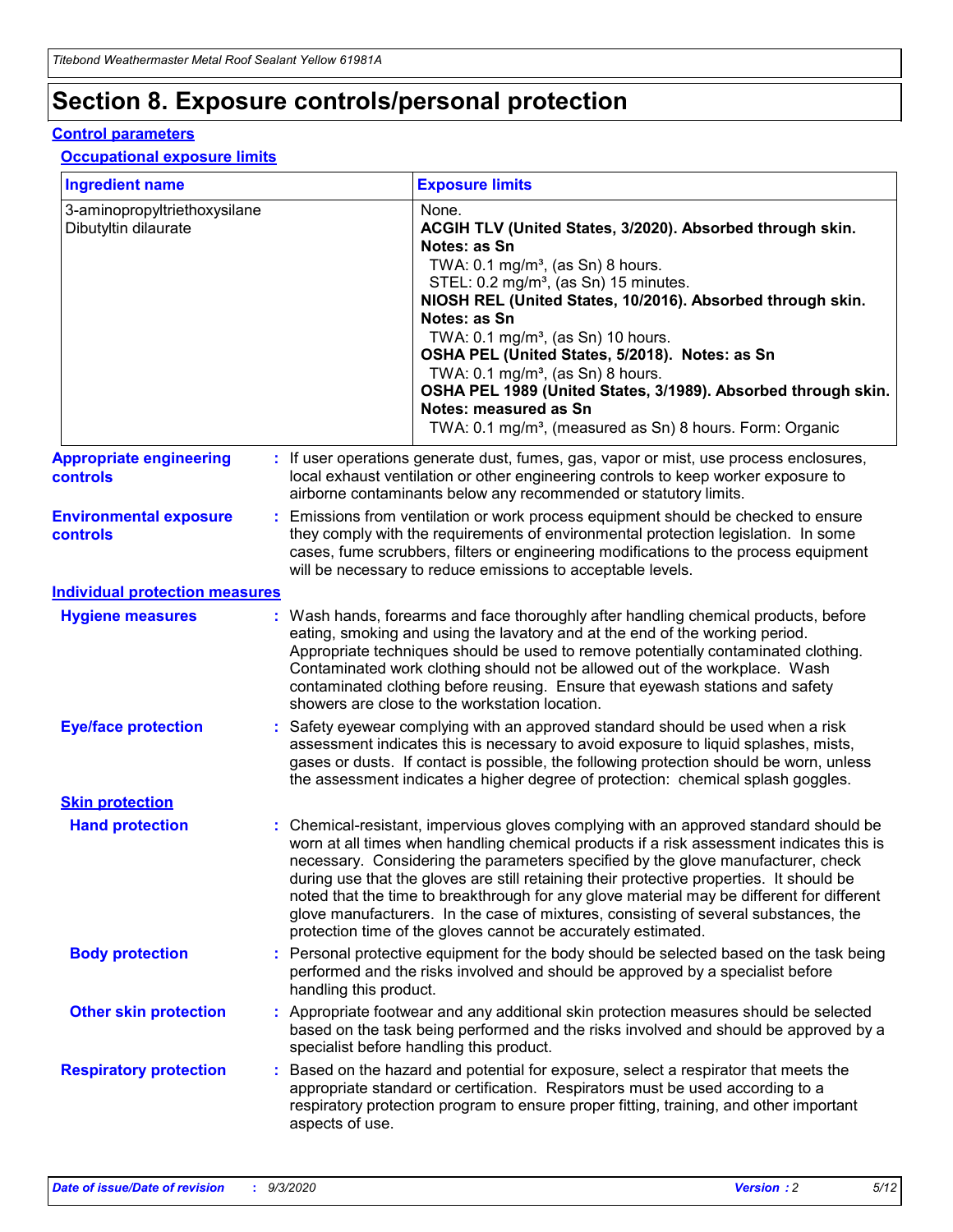### **Section 9. Physical and chemical properties**

#### **Appearance**

| <b>Physical state</b>                             | : Liquid. [Paste.]                                              |
|---------------------------------------------------|-----------------------------------------------------------------|
| <b>Color</b>                                      | Yellow.                                                         |
| Odor                                              | Characteristic.                                                 |
| <b>Odor threshold</b>                             | Not available.                                                  |
| pH                                                | Not applicable.                                                 |
| <b>Melting point</b>                              | : Not available.                                                |
| <b>Boiling point</b>                              | >200°C (>392°F)                                                 |
| <b>Flash point</b>                                | Closed cup: >200°C (>392°F) [Setaflash.]                        |
| <b>Evaporation rate</b>                           | $:$ >1 (butyl acetate = 1)                                      |
| <b>Flammability (solid, gas)</b>                  | : Not available.                                                |
| Lower and upper explosive<br>(flammable) limits   | : Not available.                                                |
| <b>VOC (less water, less</b><br>exempt solvents)  | : 0 g/l                                                         |
| <b>Volatility</b>                                 | $: 0\%$ (w/w)                                                   |
| <b>Vapor density</b>                              | Not available.                                                  |
| <b>Relative density</b>                           | $\frac{1}{2}$ 2.432                                             |
| <b>Solubility</b>                                 | Insoluble in the following materials: cold water and hot water. |
| <b>Solubility in water</b>                        | Not available.                                                  |
| <b>Partition coefficient: n-</b><br>octanol/water | : Not available.                                                |
| <b>Auto-ignition temperature</b>                  | : Not available.                                                |
| <b>Decomposition temperature</b>                  | $:$ Not available.                                              |
| <b>Viscosity</b>                                  | $:$ Not available.                                              |

### **Section 10. Stability and reactivity**

| <b>Reactivity</b>                            |    | : No specific test data related to reactivity available for this product or its ingredients.            |
|----------------------------------------------|----|---------------------------------------------------------------------------------------------------------|
| <b>Chemical stability</b>                    |    | : The product is stable.                                                                                |
| <b>Possibility of hazardous</b><br>reactions |    | : Under normal conditions of storage and use, hazardous reactions will not occur.                       |
| <b>Conditions to avoid</b>                   |    | : No specific data.                                                                                     |
| <b>Incompatible materials</b>                |    | : No specific data.                                                                                     |
| <b>Hazardous decomposition</b><br>products   | ÷. | Under normal conditions of storage and use, hazardous decomposition products should<br>not be produced. |

### **Section 11. Toxicological information**

#### **Information on toxicological effects**

#### **Acute toxicity**

| <b>Product/ingredient name</b> | <b>Result</b>           | <b>Species</b> | <b>Dose</b>                | <b>Exposure</b> |
|--------------------------------|-------------------------|----------------|----------------------------|-----------------|
| 3-aminopropyltriethoxysilane   | <b>ILD50 Dermal</b>     | Rabbit         | 4.29 g/kg                  |                 |
| Dibutyltin dilaurate           | ILD50 Oral<br>LD50 Oral | Rat<br>Rat     | $1.57$ g/kg<br>175 $mg/kg$ |                 |
|                                |                         |                |                            |                 |

**Irritation/Corrosion**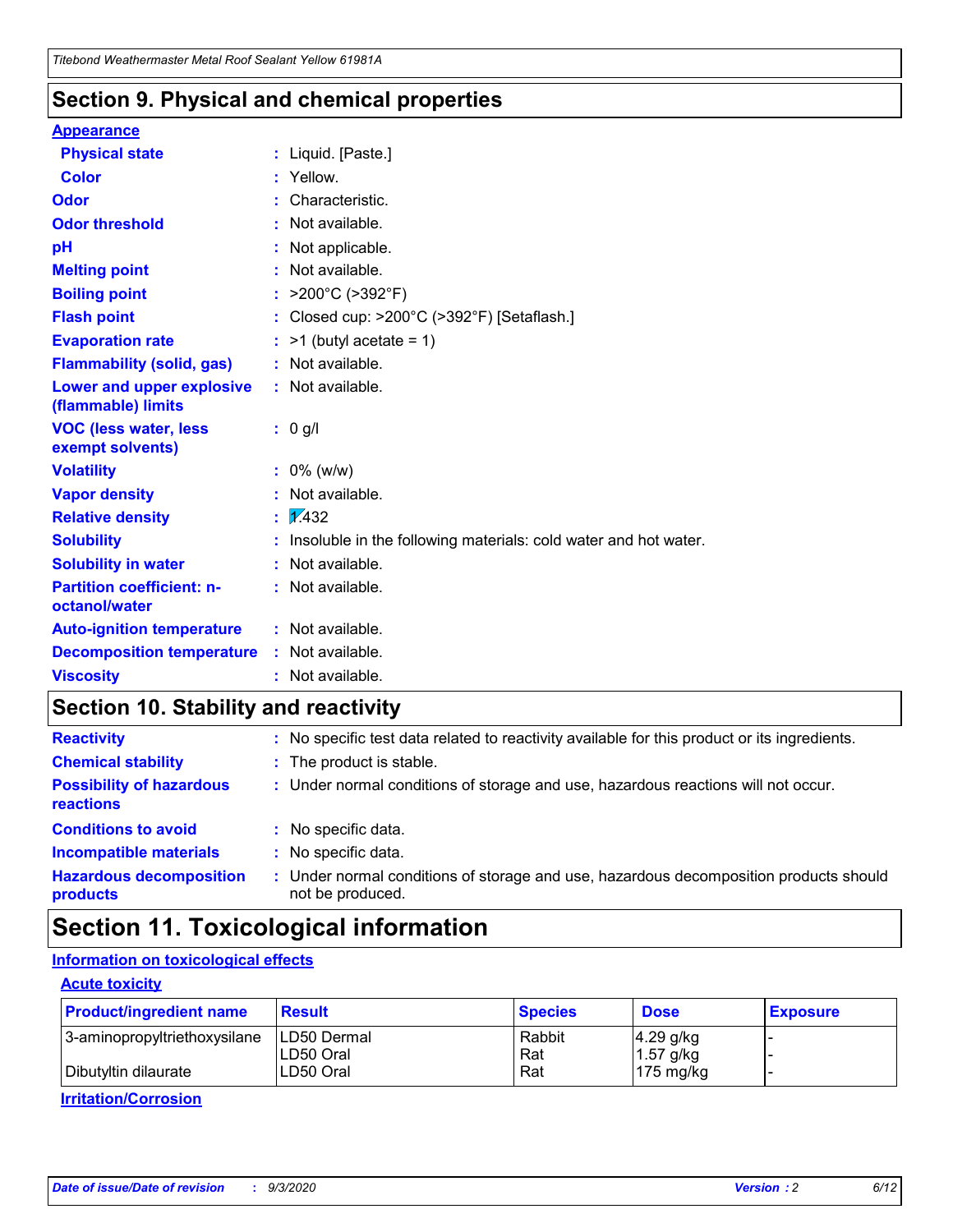# **Section 11. Toxicological information**

| <b>Product/ingredient name</b> | <b>Result</b>                 | <b>Species</b> | <b>Score</b> | <b>Exposure</b>    | <b>Observation</b>       |
|--------------------------------|-------------------------------|----------------|--------------|--------------------|--------------------------|
| 3-aminopropyltriethoxysilane   | Eyes - Mild irritant          | Rabbit         |              | $100 \text{ mg}$   |                          |
|                                | Eyes - Severe irritant        | Rabbit         |              | 24 hours 750       |                          |
|                                |                               |                |              | ug                 |                          |
|                                | <b>Skin - Severe irritant</b> | Rabbit         |              | 24 hours 5         | $\overline{\phantom{a}}$ |
| Dibutyltin dilaurate           | Eyes - Moderate irritant      | Rabbit         |              | mg<br>24 hours 100 |                          |
|                                |                               |                |              | mg                 |                          |
|                                | Skin - Severe irritant        | Rabbit         |              | 500 mg             | -                        |

#### **Sensitization**

Not available.

#### **Mutagenicity**

Not available.

#### **Carcinogenicity**

Not available.

#### **Reproductive toxicity**

Not available.

#### **Teratogenicity**

Not available.

#### **Specific target organ toxicity (single exposure)**

Not available.

#### **Specific target organ toxicity (repeated exposure)**

| <b>Name</b>                                                                  |                                                                                                                             | <b>Category</b>                                     | <b>Route of</b><br>exposure | <b>Target organs</b> |  |  |
|------------------------------------------------------------------------------|-----------------------------------------------------------------------------------------------------------------------------|-----------------------------------------------------|-----------------------------|----------------------|--|--|
| Dibutyltin dilaurate                                                         |                                                                                                                             | Category 1                                          |                             | respiratory system   |  |  |
| <b>Aspiration hazard</b><br>Not available.                                   |                                                                                                                             |                                                     |                             |                      |  |  |
| <b>Information on the likely</b><br>routes of exposure                       | : Not available.                                                                                                            |                                                     |                             |                      |  |  |
| <b>Potential acute health effects</b>                                        |                                                                                                                             |                                                     |                             |                      |  |  |
| <b>Eye contact</b>                                                           | : May cause eye irritation.                                                                                                 |                                                     |                             |                      |  |  |
| <b>Inhalation</b>                                                            |                                                                                                                             | : No known significant effects or critical hazards. |                             |                      |  |  |
| <b>Skin contact</b>                                                          |                                                                                                                             | : May cause skin irritation.                        |                             |                      |  |  |
| <b>Ingestion</b>                                                             |                                                                                                                             | : No known significant effects or critical hazards. |                             |                      |  |  |
| Symptoms related to the physical, chemical and toxicological characteristics |                                                                                                                             |                                                     |                             |                      |  |  |
| <b>Eye contact</b>                                                           | : Adverse symptoms may include the following:<br>irritation<br>watering<br>redness                                          |                                                     |                             |                      |  |  |
| <b>Inhalation</b>                                                            | : Adverse symptoms may include the following:<br>reduced fetal weight<br>increase in fetal deaths<br>skeletal malformations |                                                     |                             |                      |  |  |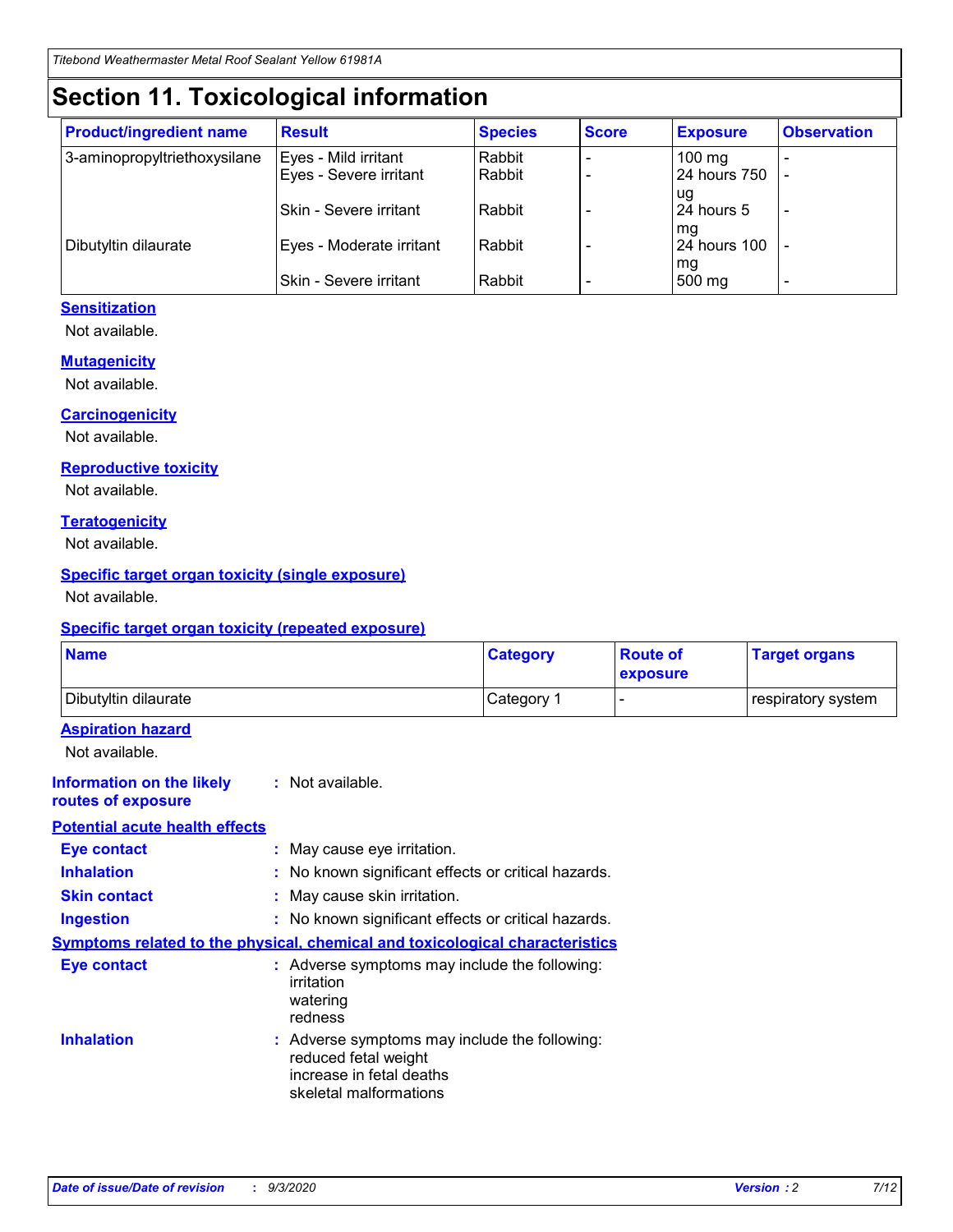*Titebond Weathermaster Metal Roof Sealant Yellow 61981A*

# **Section 11. Toxicological information**

| <b>Skin contact</b>                     | : Adverse symptoms may include the following:<br>irritation                                            |
|-----------------------------------------|--------------------------------------------------------------------------------------------------------|
|                                         | redness                                                                                                |
|                                         | reduced fetal weight                                                                                   |
|                                         | increase in fetal deaths                                                                               |
|                                         | skeletal malformations                                                                                 |
| <b>Ingestion</b>                        | : Adverse symptoms may include the following:<br>reduced fetal weight                                  |
|                                         | increase in fetal deaths                                                                               |
|                                         | skeletal malformations                                                                                 |
|                                         | Delayed and immediate effects and also chronic effects from short and long term exposure               |
| <b>Short term exposure</b>              |                                                                                                        |
| <b>Potential immediate</b><br>effects   | : Not available.                                                                                       |
| <b>Potential delayed effects</b>        | : Not available.                                                                                       |
| <b>Long term exposure</b>               |                                                                                                        |
| <b>Potential immediate</b><br>effects   | : Not available.                                                                                       |
| <b>Potential delayed effects</b>        | : Not available.                                                                                       |
| <b>Potential chronic health effects</b> |                                                                                                        |
| Not available.                          |                                                                                                        |
| <b>General</b>                          | Once sensitized, a severe allergic reaction may occur when subsequently exposed to<br>very low levels. |
| <b>Carcinogenicity</b>                  | No known significant effects or critical hazards.                                                      |
| <b>Mutagenicity</b>                     | : No known significant effects or critical hazards.                                                    |
| <b>Teratogenicity</b>                   | May damage the unborn child.                                                                           |
| <b>Developmental effects</b>            | : No known significant effects or critical hazards.                                                    |
| <b>Fertility effects</b>                | : May damage fertility.                                                                                |
| <b>Numerical measures of toxicity</b>   |                                                                                                        |
| <b>Acute toxicity estimates</b>         |                                                                                                        |
| Not ovoilable                           |                                                                                                        |

Not available.

# **Section 12. Ecological information**

#### **Toxicity**

| <b>Product/ingredient name</b> | <b>Result</b>                                       | <b>Species</b>               | <b>Exposure</b>       |
|--------------------------------|-----------------------------------------------------|------------------------------|-----------------------|
| Dibutyltin dilaurate           | $ CC50>3$ mg/l<br>Chronic EC10 > 2 mg/l Fresh water | Algae<br>Algae - Desmodesmus | 72 hours<br>196 hours |
|                                |                                                     | <b>I</b> subspicatus         |                       |

#### **Persistence and degradability**

| <b>Product/ingredient name</b> | <b>Test</b>                                                                    | <b>Result</b>  |                   | <b>Dose</b> | <b>Inoculum</b>         |
|--------------------------------|--------------------------------------------------------------------------------|----------------|-------------------|-------------|-------------------------|
| Dibutyltin dilaurate           | OECD 301F<br>Ready<br>Biodegradability -<br>Manometric<br>Respirometry<br>Test | 23 % - 28 days |                   |             |                         |
| <b>Product/ingredient name</b> | <b>Aquatic half-life</b>                                                       |                | <b>Photolysis</b> |             | <b>Biodegradability</b> |
| Dibutyltin dilaurate           |                                                                                |                |                   |             | <b>Inherent</b>         |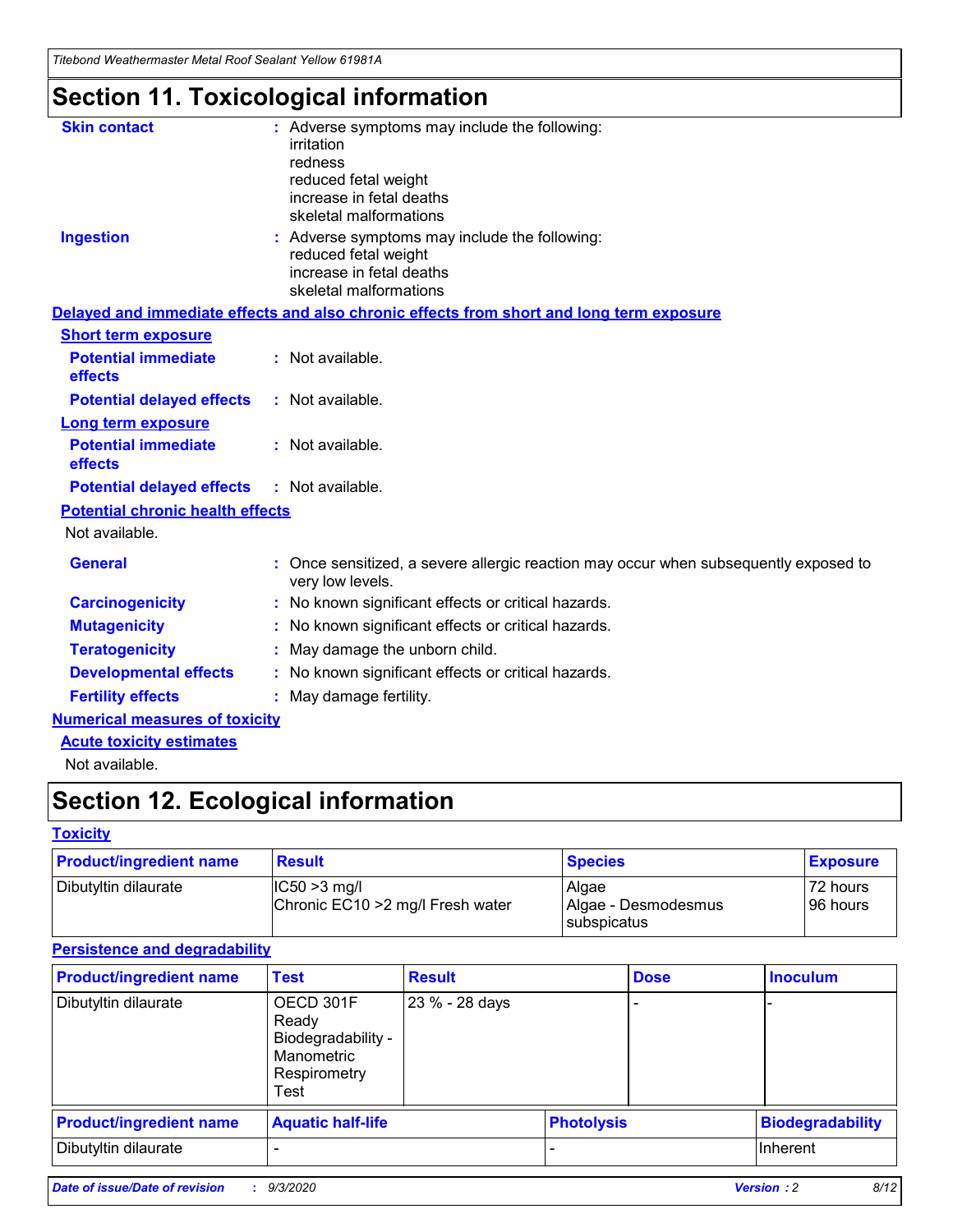# **Section 12. Ecological information**

#### **Bioaccumulative potential**

| <b>Product/ingredient name</b> | $LoaPow$ | <b>BCF</b> | <b>Potential</b> |
|--------------------------------|----------|------------|------------------|
| 3-aminopropyltriethoxysilane   | 1.7      | 3.4        | low              |
| Dibutyltin dilaurate           | 4.44     | 2.91       | low              |

#### **Mobility in soil**

| <b>INIUDIIILY III SUII</b>                                    |                                                     |
|---------------------------------------------------------------|-----------------------------------------------------|
| <b>Soil/water partition</b><br>coefficient (K <sub>oc</sub> ) | : Not available.                                    |
| <b>Other adverse effects</b>                                  | : No known significant effects or critical hazards. |

### **Section 13. Disposal considerations**

**Disposal methods :**

The generation of waste should be avoided or minimized wherever possible. Disposal of this product, solutions and any by-products should at all times comply with the requirements of environmental protection and waste disposal legislation and any regional local authority requirements. Dispose of surplus and non-recyclable products via a licensed waste disposal contractor. Waste should not be disposed of untreated to the sewer unless fully compliant with the requirements of all authorities with jurisdiction. Waste packaging should be recycled. Incineration or landfill should only be considered when recycling is not feasible. This material and its container must be disposed of in a safe way. Care should be taken when handling emptied containers that have not been cleaned or rinsed out. Empty containers or liners may retain some product residues. Avoid dispersal of spilled material and runoff and contact with soil, waterways, drains and sewers.

### **Section 14. Transport information**

|                                      | <b>DOT</b><br><b>Classification</b> | <b>TDG</b><br><b>Classification</b> | <b>Mexico</b><br><b>Classification</b> | <b>ADR/RID</b>           | <b>IMDG</b>              | <b>IATA</b>    |
|--------------------------------------|-------------------------------------|-------------------------------------|----------------------------------------|--------------------------|--------------------------|----------------|
| <b>UN number</b>                     | Not regulated.                      | Not regulated.                      | Not regulated.                         | Not regulated.           | Not regulated.           | Not regulated. |
| <b>UN proper</b><br>shipping name    |                                     |                                     |                                        |                          |                          |                |
| <b>Transport</b><br>hazard class(es) |                                     | $\overline{\phantom{0}}$            | $\qquad \qquad \blacksquare$           | $\overline{\phantom{0}}$ | $\overline{\phantom{0}}$ |                |
| <b>Packing group</b>                 |                                     |                                     |                                        |                          |                          |                |
| <b>Environmental</b><br>hazards      | No.                                 | No.                                 | No.                                    | No.                      | No.                      | No.            |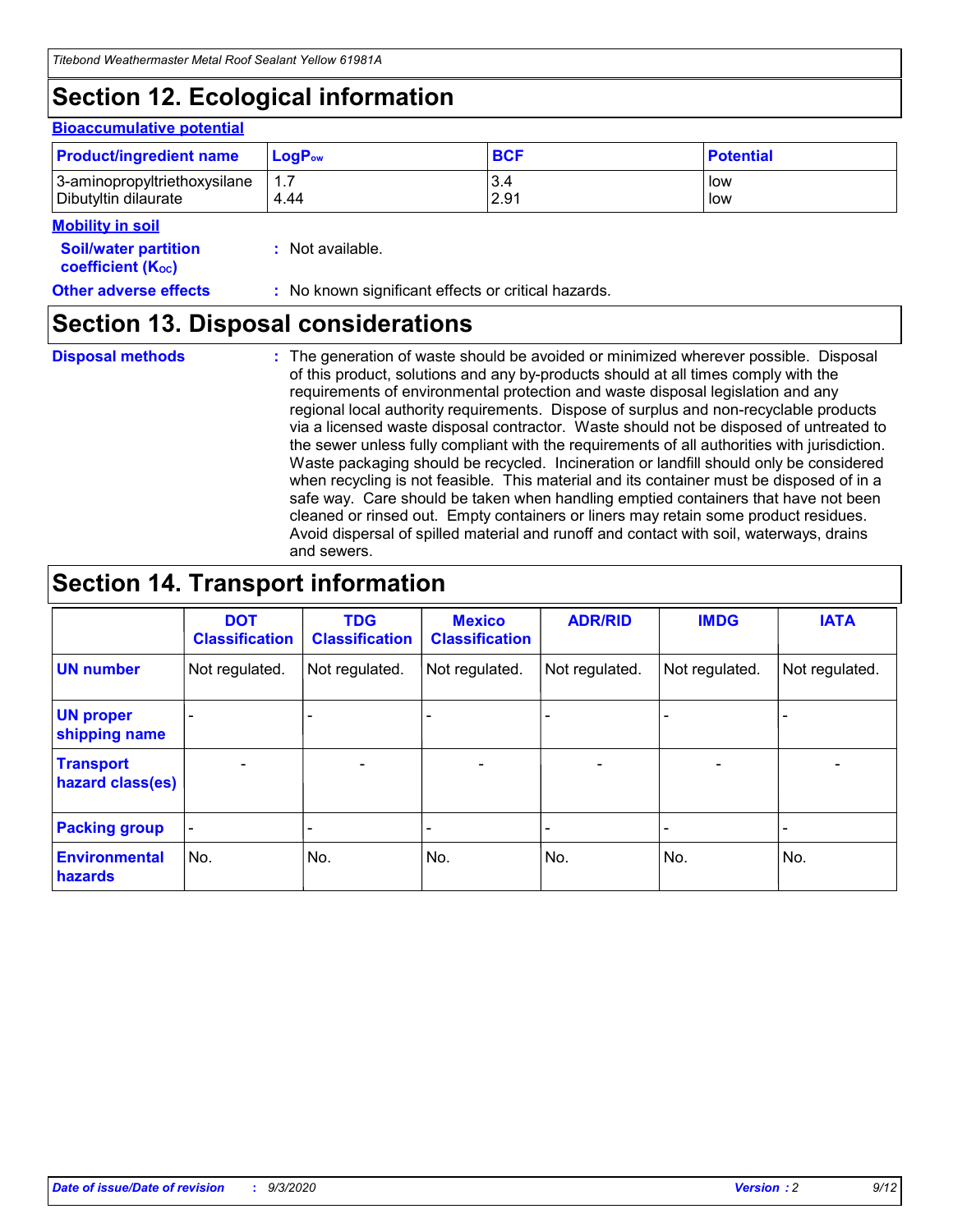### **Section 15. Regulatory information**

#### **U.S. Federal regulations**

#### **SARA 302/304**

#### **Composition/information on ingredients**

No products were found.

| SARA 304 RQ | Not applicable. |
|-------------|-----------------|
|-------------|-----------------|

#### **SARA 311/312**

**Classification :** EYE IRRITATION - Category 2B SKIN SENSITIZATION - Category 1 TOXIC TO REPRODUCTION - Category 1B HNOC - Product generates methanol during cure.

#### **Composition/information on ingredients**

| <b>Name</b>                  | $\frac{9}{6}$ | <b>Classification</b>                                                                                                                                                                                                                                                                                      |
|------------------------------|---------------|------------------------------------------------------------------------------------------------------------------------------------------------------------------------------------------------------------------------------------------------------------------------------------------------------------|
| 3-aminopropyltriethoxysilane | $\leq$ 3      | <b>FLAMMABLE LIQUIDS - Category 4</b><br><b>ACUTE TOXICITY (oral) - Category 4</b><br><b>SKIN IRRITATION - Category 2</b><br>EYE IRRITATION - Category 2A                                                                                                                                                  |
| Dibutyltin dilaurate         | ≤0.3          | <b>ACUTE TOXICITY (oral) - Category 3</b><br>SKIN CORROSION - Category 1C<br>SERIOUS EYE DAMAGE - Category 1<br>SKIN SENSITIZATION - Category 1<br><b>GERM CELL MUTAGENICITY - Category 2</b><br>TOXIC TO REPRODUCTION - Category 1B<br>SPECIFIC TARGET ORGAN TOXICITY (REPEATED<br>EXPOSURE) - Category 1 |

#### **State regulations**

**Massachusetts :**

: None of the components are listed.

**New York :** None of the components are listed. **New Jersey :** None of the components are listed.

**Pennsylvania :** None of the components are listed.

#### **California Prop. 65**

WARNING: This product can expose you to methanol, which is known to the State of California to cause birth defects or other reproductive harm. For more information go to www.P65Warnings.ca.gov.

| Ingredient name | No significant risk<br>level | <b>Maximum</b><br>acceptable dosage<br><b>level</b> |
|-----------------|------------------------------|-----------------------------------------------------|
| l methanol      |                              | Yes.                                                |

#### **International regulations**

**Chemical Weapon Convention List Schedules I, II & III Chemicals** Not listed.

#### **Montreal Protocol**

Not listed.

**Stockholm Convention on Persistent Organic Pollutants**

Not listed.

#### **UNECE Aarhus Protocol on POPs and Heavy Metals** Not listed.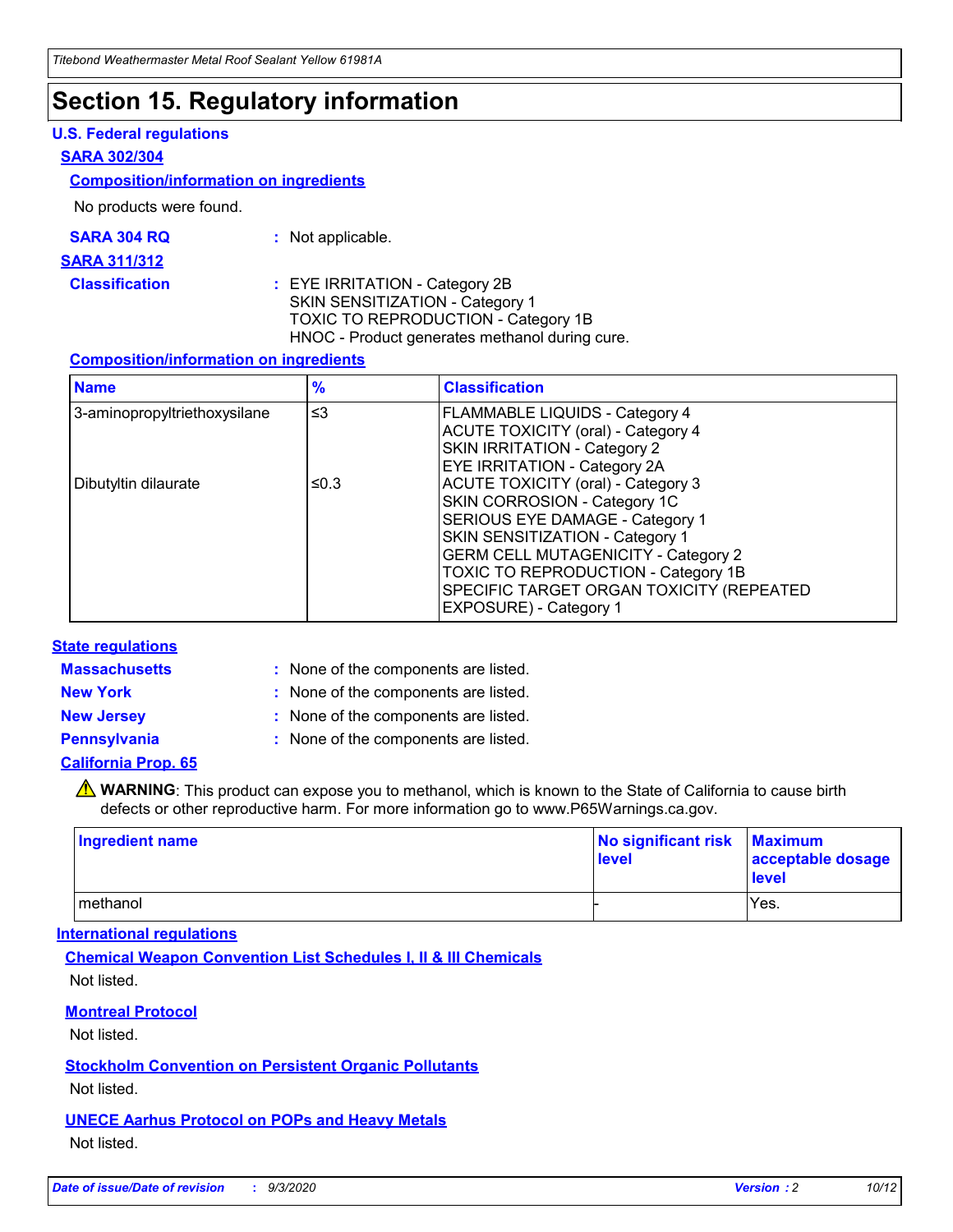### **Section 15. Regulatory information**

#### **Inventory list**

- 
- **China :** Not determined.

**United States TSCA 8(b) inventory**

**:** All components are active or exempted.

# **Section 16. Other information**





**Caution: HMIS® ratings are based on a 0-4 rating scale, with 0 representing minimal hazards or risks, and 4 representing significant hazards or risks. Although HMIS® ratings and the associated label are not required on SDSs or products leaving a facility under 29 CFR 1910.1200, the preparer may choose to provide them. HMIS® ratings are to be used with a fully implemented HMIS® program. HMIS® is a registered trademark and service mark of the American Coatings Association, Inc.**

**The customer is responsible for determining the PPE code for this material. For more information on HMIS® Personal Protective Equipment (PPE) codes, consult the HMIS® Implementation Manual.**

**National Fire Protection Association (U.S.A.)**



**Reprinted with permission from NFPA 704-2001, Identification of the Hazards of Materials for Emergency Response Copyright ©1997, National Fire Protection Association, Quincy, MA 02269. This reprinted material is not the complete and official position of the National Fire Protection Association, on the referenced subject which is represented only by the standard in its entirety.**

**Copyright ©2001, National Fire Protection Association, Quincy, MA 02269. This warning system is intended to be interpreted and applied only by properly trained individuals to identify fire, health and reactivity hazards of chemicals. The user is referred to certain limited number of chemicals with recommended classifications in NFPA 49 and NFPA 325, which would be used as a guideline only. Whether the chemicals are classified by NFPA or not, anyone using the 704 systems to classify chemicals does so at their own risk.**

#### **Procedure used to derive the classification**

| <b>Classification</b>                                                                                                | <b>Justification</b>                                  |
|----------------------------------------------------------------------------------------------------------------------|-------------------------------------------------------|
| <b>EYE IRRITATION - Category 2B</b><br><b>SKIN SENSITIZATION - Category 1</b><br>TOXIC TO REPRODUCTION - Category 1B | Expert judgment<br>Expert judgment<br>Expert judgment |
| <b>History</b>                                                                                                       |                                                       |

| .                                        |             |
|------------------------------------------|-------------|
| <b>Date of printing</b>                  | : 4/22/2022 |
| Date of issue/Date of<br><b>revision</b> | : 9/3/2020  |
| Date of previous issue                   | : 9/3/2020  |
| <b>Version</b>                           | $\cdot$ 2   |
|                                          |             |